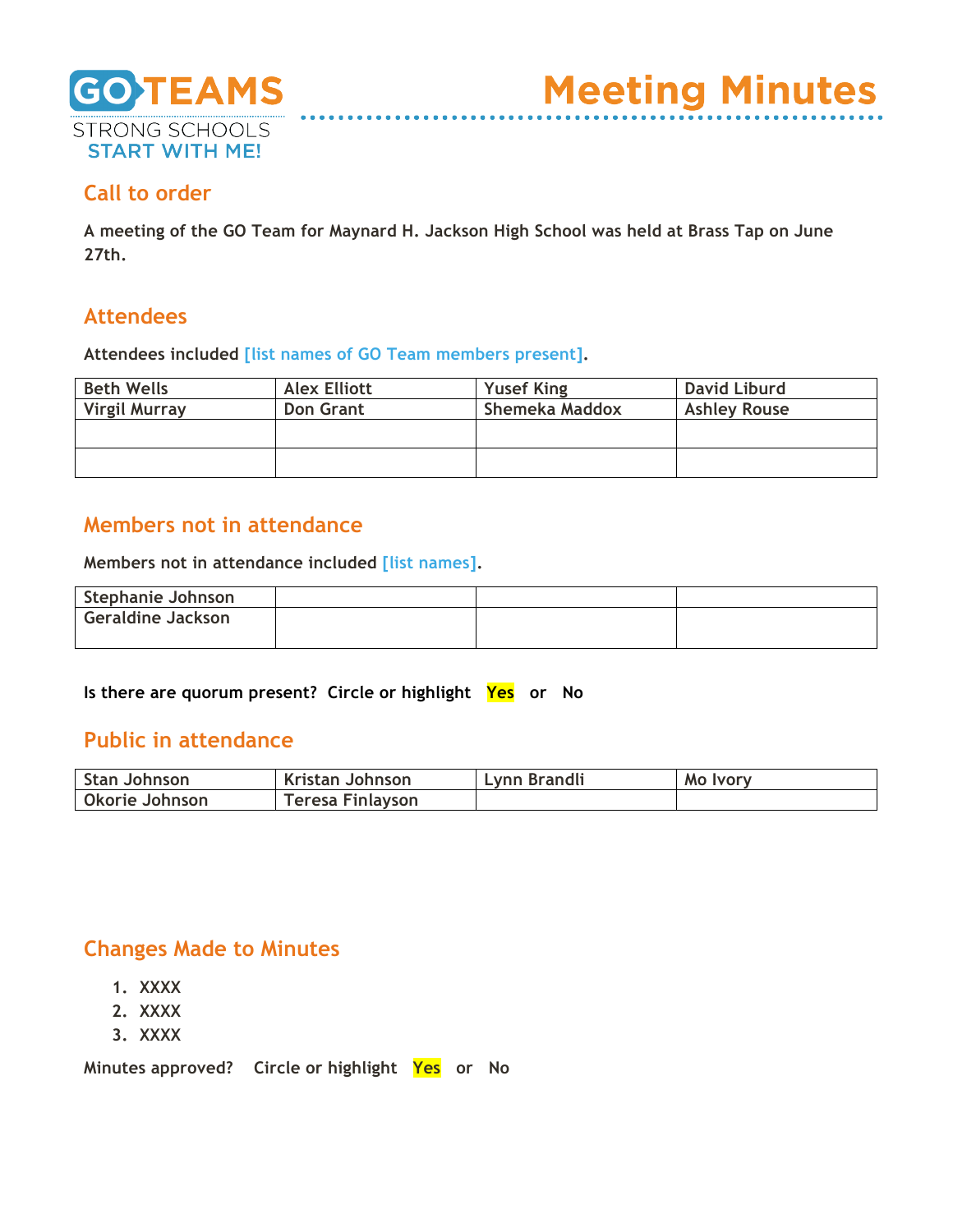

**Meeting Minutes** 

# **Information Items**

#### **Announcements**

- **I. Meeting called to order at 8:20pm.** 
	- a. Roll call done for attending members
	- b. Quorum status was determined.
	- c. Minutes approved.
	- **d.** Public forum open. Limited to 5 minutes per person with a maximum time of 30 minutes.
- II. Action Items:
	- a. Principal Transition
		- i. We do not get to help with the search, however we will be part of the interview process and create the interview questions.
		- ii. What we know is that Adam Danser is going to be the interim principal
		- iii. We need to talk to Emily Massey and make sure that they are aware of what our wants/needs are
			- 1. Ashely suggest that we reach out to the feeder school Go Teams
			- 2. Beth says that it is a good idea to make committees within our Go Team so that we can create questions that represent the interest of all of our community members
			- 3. Beth said that for smaller schools in the past they have been able to have town hall meetings for the final candidates
			- 4. Don said that is highly unlikely. He also said that we should highly recommend to HR that we do not rush to hire someone because our pool of candidates will be limited if it is in the middle of the year. I agree with this and add that it will be chaotic for the students to have leadership change mid-year. The consensus is that we are all happy to have a competent interim who we are confident will continue with the mission of the school.
			- 5. Beth says we will seek out what our role is in this process. Beth says we hope the process would begin January/February ideally.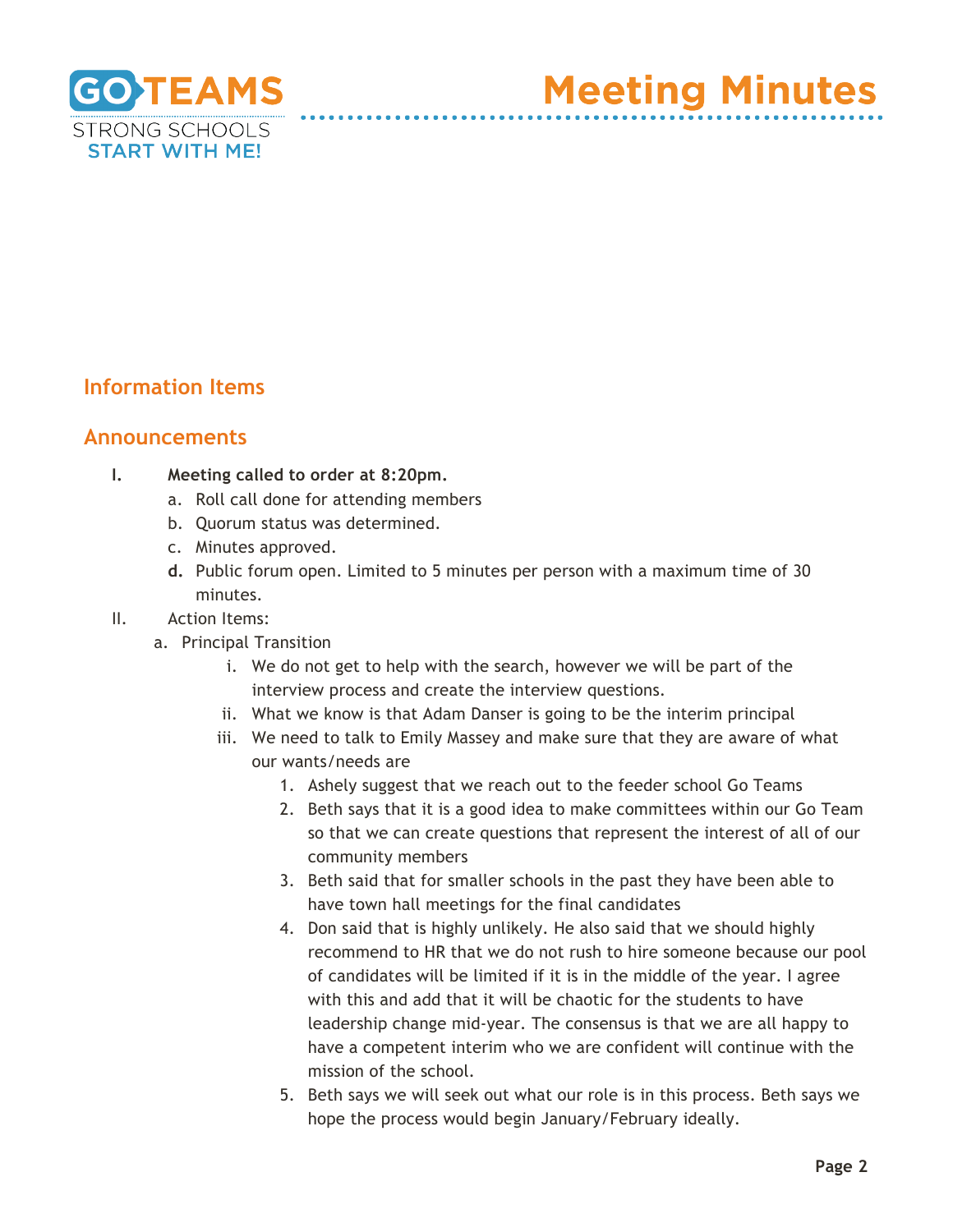

**START WITH ME!** 

**GO TEAMS**6. Beth asked what happened at Parkside the candidate that they ended . up with was not the candidate that the community wanted . . .

- 7. Don says that it would look bad if we go from having a nationally recognized principal then to end up with whatever candidate that is left in the pool.
- 8. Virgil suggest that Emily Massey and others involved in the process explain to us what the process is. Beth adds that it is important for us to have a plan of what role we would like to play.
- 9. Beth emphasizes that it is important to hire someone who is moving in the same direction that our school is moving in. Especially in offering equal education for all.
- 10. Beth asks us to brainstorm 5 things that we are looking for:
	- a. Equity in Education
	- b. Maintaining partners
		- i. Don says that it will be difficult to match the energy that Mrs. Johnson has.
	- c. Empathy and student engagement
	- d. Accessible and an open door policy
	- e. Accountability for teachers
	- f. Ability to delegate
	- g. A leader who has a vision for our school in the future 5 years? 10 years?
	- h. Ability to be a leader within the cluster
	- i. Interested in the international identity that we have started to create at MJ
	- j. Uniqueness of our cluster
	- k. Kind and isn't going to give up on any of the kids (loves the kids)
	- l. Approachable to the kids, parents, teachers, community
	- m. Recognizes the school's role in the entire year of the student
	- n. Created programs based on the students
- 11. Beth asked if we should take these ideas and form them into questions within committees
	- a. Mr. King asked how many questions we should have
		- i. Don says that there is a good chance they won't take our questions. David says then we need to then make sure we bring up what questions are most important to us.
		- ii. Who are the people that are in the hiring process: Emily Massey, David Jernigan, Dan Sims, Meria
		- iii. Mr. King says that it is very important that the candidate knows that Jackson is very unique and has different neighborhoods that all need to be served
- 12. Beth makes a motion to allow public comment at the end.
- 13. Let's have 3 committees: teacher, community, parents